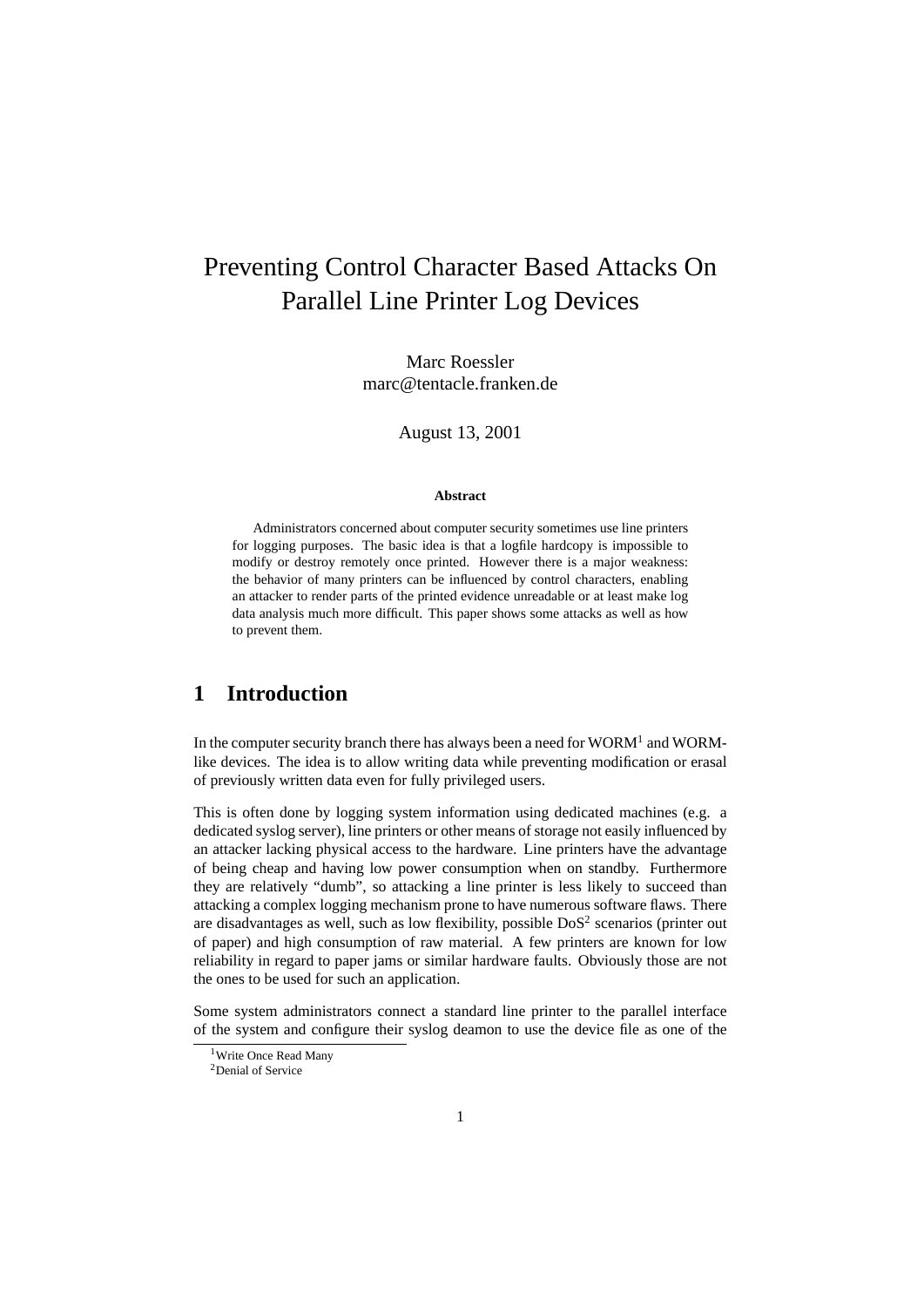logfiles. This is simple, convenient and usually works well. There is no problem with line printers containing only the logic needed to perform the basic print functions, but many printers (even older ones) offer numerous features. Some of these features may enable an attacker to influence logging or even modify previously written log data.

The roots of the problem are escape codes and other special characters which the printer interprets instead of printing them (or their hex value). In most cases it is possible to affect the behavior of the printer severly. For instance the implications of being able to start downloading new character fonts to the printer are quite obvious: the system administrator will not be very pleased with a font consisting of white spaces only.

Recent syslog versions will rewrite the control codes so they are printed instead of being interpreted. This will prevent attackers from causing undesired printer behavior by injecting data such as by supplying faked DNS entries. However once the attacker succeeds in writing directly to the printer device file (for example by gaining root access) he can affect the printer nevertheless, possibly rendering previously printed log entries unreadable. This is rarely mentioned when suggesting the use of line printers as logging devices [1, 2, 3].

Similar effects of control codes on standard Unix tools often used for viewing logfiles (cat, tail etc.) have already been reported [4].

# **2 Example attacks on a Star LC-10 printer**

A Star LC-10 printer was to be used as a log printer. A quick glance into the printer manual revealed several undesired features.

#### **Slowing down printing**

Certain escape codes can cause the printing speed to decrease by magnitudes, possibly causing the printer buffer to overflow, which means loss of potentially important log data. For measuring effective printing speed one line (around 80 characters) of base64 code was used. Printing that line in draft quality (standard) took about one second to complete. In contrast, after the following characters were sent to the printer the same string took more than 45 seconds to print.

| <b>String</b> |  | Effect                                                      |
|---------------|--|-------------------------------------------------------------|
|               |  | $0x1B$ $0x78$ $0x31$ near letter quality                    |
|               |  | $0x1B$ $0x2D$ $0x31$ underlined                             |
|               |  | $0x1B$ $0x5F$ $0x31$ overlined                              |
|               |  | $0x1B$ $0x68$ $0x02$   print characters four times as large |
|               |  | $0x1B$ $0x55$ $0x31$ unidirectional print                   |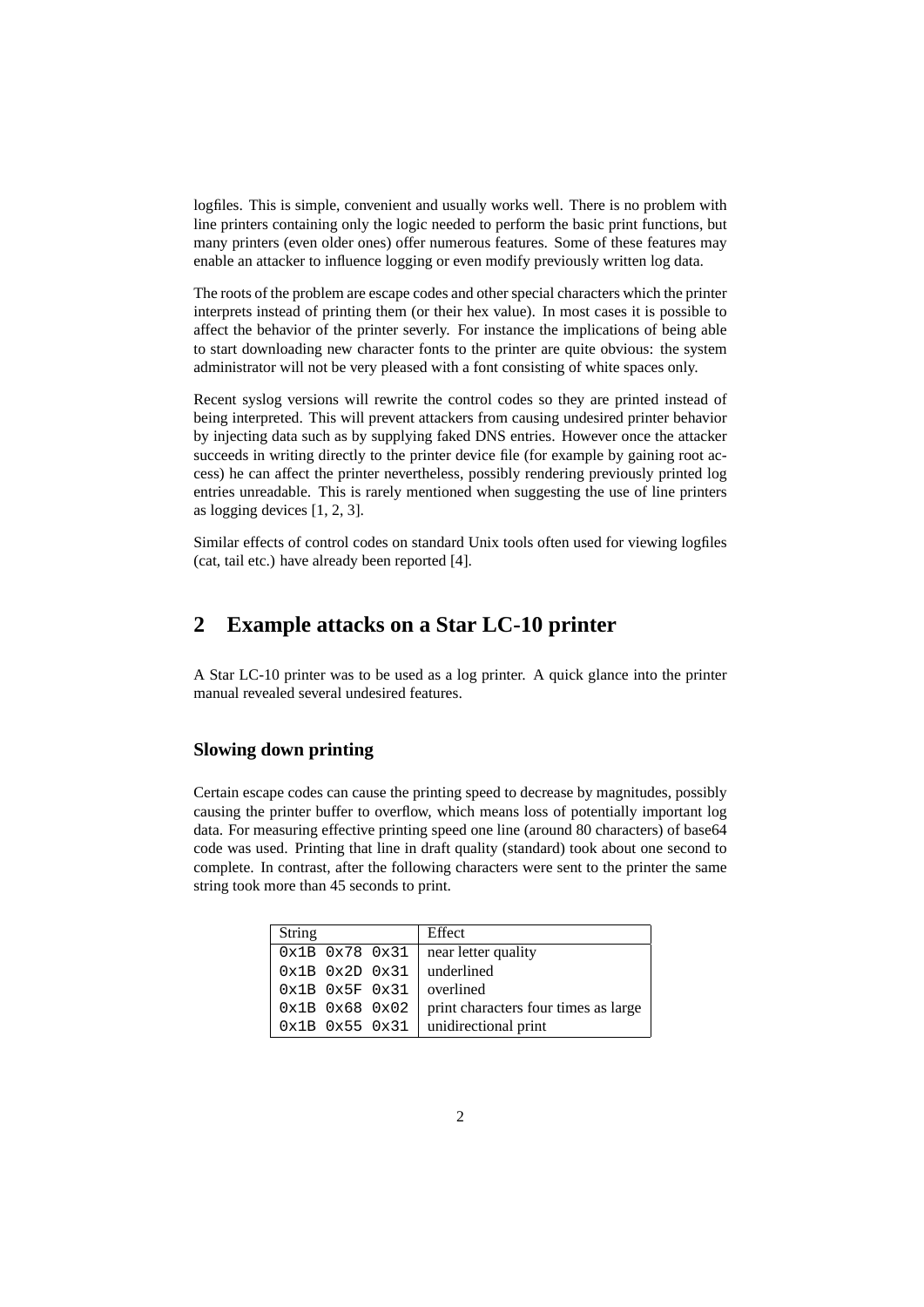#### **Modifying previously written data**

By sending special characters it is possible to modify and overwrite previously printed data.

The Backspace character  $(0x08)$  moves the print head backwards by one column and sending reverse line feeds ( $0x1b$   $0x0a$ ) causes the printer to feed the paper backwards. Those characters can be repeated as often as desired until either the print head hits the left margin or the beginning of the paper is reached.

By carefully crafting a string consisting of regular characters and escape codes it is possible to overwrite ('censor') previously printed characters, rendering them unreadable. The lines may still be readable using more sophisticated equipment, however this is usually beyond the capabilities of average system administrators.

The following program fragment was used for demonstration

```
printf("Connection attempt from 127.0.0.1 (%s)\n", str);
```
The attacker is assumed to be able to inject arbitrary data into the variable  $str$  somehow, e.g. by faking DNS responses. In effect the variable string may contain something like:

```
char str[]=
"\x08\x08\x08\x08\x08\x08\x08\x08\x08\x08\x08@@@@@@@@@"
"\x08\x08\x08\x08\x08\x08\x08\x08\x08#########"
"\x08\x08\x08\x08\x08\x08\x08\x08\x08XXXXXXXXX ";
```
Fig. 1 shows what the hardcopy looks like.

Syslog guards against such attacks, but of course the string also may be written manually to the device after the log entry has been printed. There is no need for embedding the control characters inside a logged string, but it is an interesting possibility nevertheless. Anyone writing logging services should be aware of such problems.

Connection attempt from 需要要值值值值是 ()

Figure 1: Overstriking previously printed characters

Another interesting attack is deleting the last line from the printer buffer by sending the character  $0x18$ . When inlcuded as last character of the test string  $str$  shown above, only the closing bracket of the log entry is printed. It gets even worse: it enables the attacker to change the present log entry to some arbitrary string as soon as he is able to inject arbitrary characters somehow. For instance snooping a TTY and sending the data to a line printer unfiltered is not a good idea.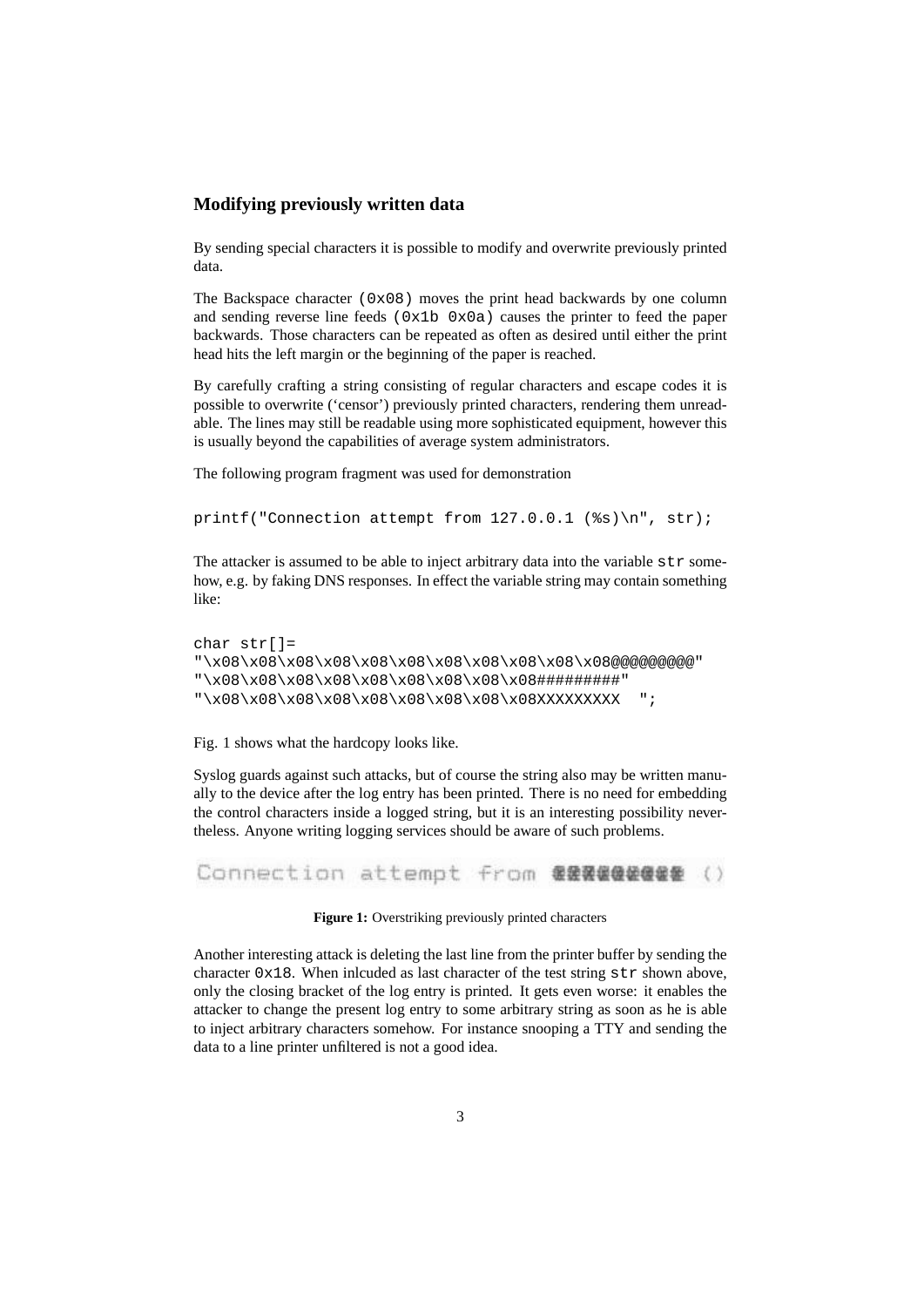To give an example, if the string

```
char str[]=
"\x18 Connection attempt from 192.168.0.1 (scapegoat";
```
is injected by the attacker, the log entry generated by the example code snippet presented above will read

Connection attempt from 192.168.0.1 (scapegoat)

regardless of the fact that other data was sent to the printer before. This previously sent data is lost without a trace.

#### **Disabling the printer**

After destroying previously logged evidence the attacker is likely to try to disable the printer altogether. Otherwise a logging daemon or mechanism not discovered by the attacker may continue to generate log entries.

The attacker could try to set the printer to graphics mode by sending e.g.  $0 \times 1$ b  $0 \times 4$ c  $0 \times 0$  0 $\times$ 03. As an effect the next 960 characters arriving will be interpreted as an 120dpi image, 960 dots wide. Each byte represents 8 vertical dots. Of course deciphering this is still possible although it is very painful.

The attacker probably would prefer to completely disable the printer. He could do this by sending the character 0x13, which will set the printer "off-line".

Of course there are still other ways to DoS the printer, such as repeatedly feeding the paper by 127 lines (0x1b 0x66 0x31 0x7f) or sending a large number of form feeds  $(0x0c)$ , both of which will cause the printer to run out of paper sooner or later. Besides it is strongly advised to connect an alert to the error and paper exception lines of the printer, otherwise problems may go unnoticed.

# **3 How to prevent the described attacks**

The best and most simple solution is to use a "dumb" line printer which does not interpret special characters. Such printers may be hard to find or "intelligent" printers may already be available.

Those "intelligent" printers may be converted to "dumb" printers by modifying the software contained within their EPROMs. However not all printers do have EPROMs which can be replaced easily. Those which do are difficult to program since the expected format of the data contained within the EPROM is usually unknown.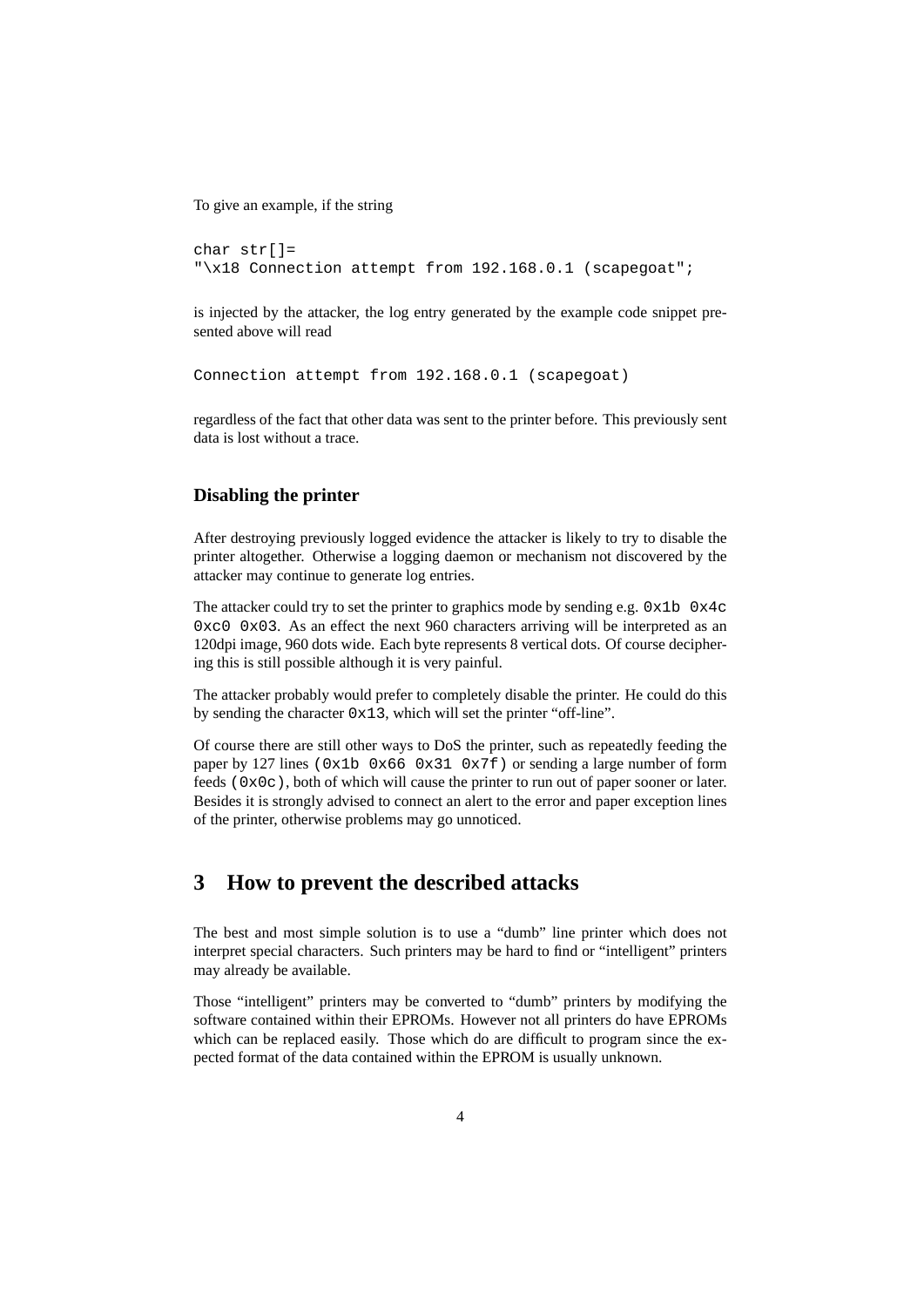If an "intelligent" printer has to be used the character stream passing from the computer's parallel interface to the printer must be filtered to contain only "sane" characters. All other characters must be changed to something harmless, such as spaces. Since the computer can not be trusted any more once it has been compromised, obviously a software based filter is not an option. External hardware safe from manipulation by a remote attacker has to be used.

For parallel line printers the suggested hardware solution centers around a TTL EPROM, such as the 27128<sup>3</sup>. The data lines  $d0$  to  $d7$  from the computer are connected to the lower address pins of the EPROM a0 to a7. The remaining address pins a8 to a13 are set to ground. The data out pins of the EPROM are connected to the printer using 74LS244 TTL buffers. All non data pins are passed through unmodified. The EPROM is permanently set to "chip enable" and "output enable", causing it to react to changing patterns of the data lines right away.



**Figure 2:** Schematic of the EPROM based character filter. All lines of the parallel interface not shown are passed through unmodified. Ground of this circuit must be connected to the parallel line grounds. An 78L05 power regulator should be used for providing the supply voltage of 5V.

Suppose character  $A$  (hex  $0x41$ ) is sent by the computer. This causes the EPROM to set its data lines according to the data located at memory address 0x41. In case data at that address is 0x41, so the character 0x41 will be sent to the printer. Therefore the

<sup>3</sup>Of course smaller EPROMs may be used as well since only 256 bytes are needed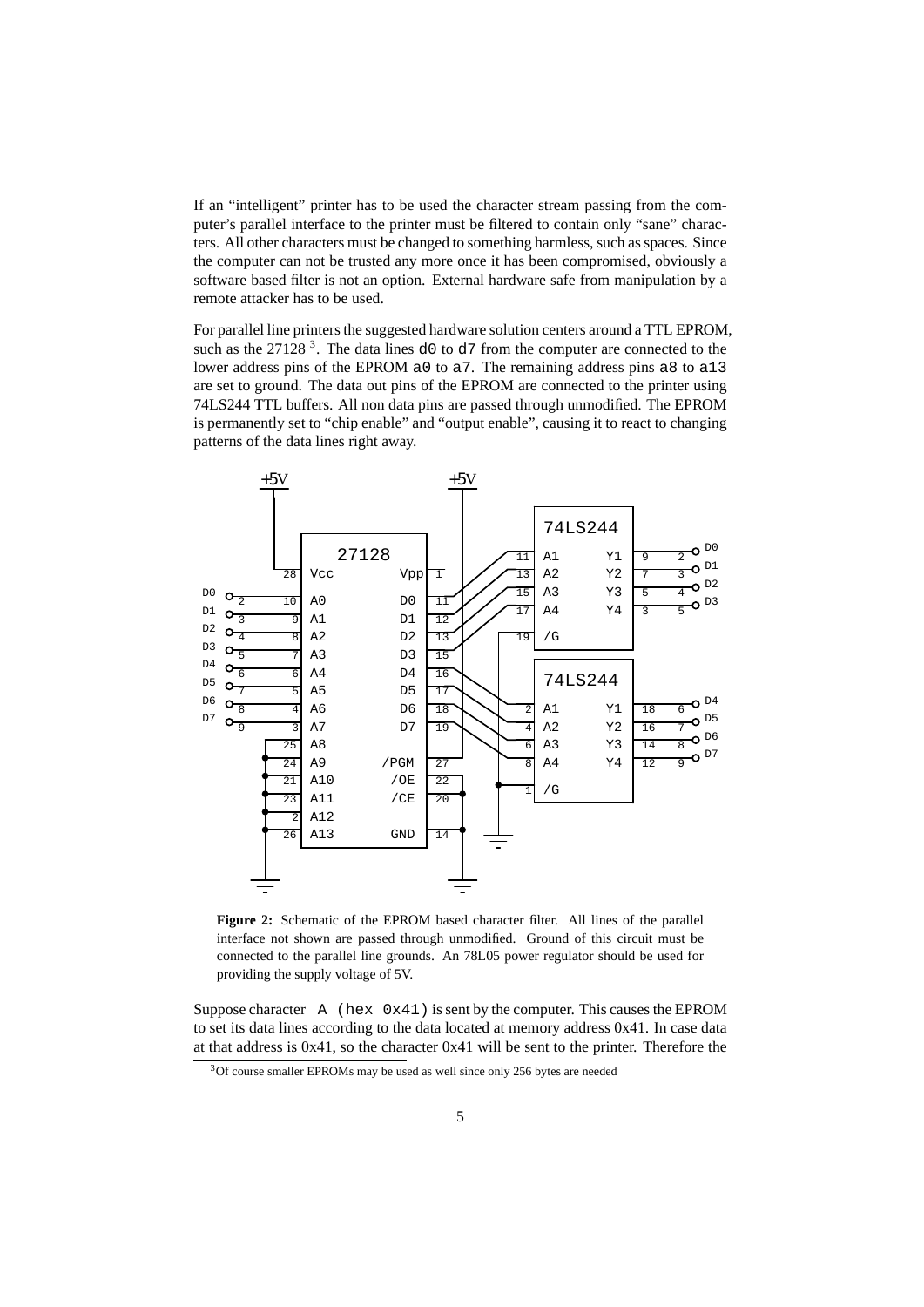character will seem to have passed through the filtering device unmodified. If some different character was stored at this memory location when programming the EPROM, that character would be sent instead.

As with any security related filter it is strongly advised to use a positive list instead of a negative one. This means that a list of acceptable characters should be built 'from scratch' rather than crossing critical characters off the list of all possible characters. In the Appendix a short Perl script can be found. It generates the raw data to be used for programming the EPROM from a passlist containing all acceptable characters. All other characters will be sent to the printer as spaces.

All lines but the data lines are passed right through to the printer. According to the specification [6] the data lines must remain stable for at least 400 ns (Star LC 10 Manual says 500 ns) before sending the strobe pulse. It may take the EPROM up to 250 ns to set all data out lines correctly, thus only about 150 ns delay between data valid and the strobe pulse can be taken for granted. This may cause this circuit not to work with some printers, however no such problems were found with the tested system.

It is advisable to build the circuit into a conductive casing. This is necessary for minimizing electromagnetic emanations which may enable local attackers without physical access to the printer to reconstruct the logged data. Another important reason for electrical shielding is the prevention of radio interference with other devices.

#### **Weaknesses of the presented filtering circuit**

A potentially serious weakness arises due to the simple design of the circuit. The propagation delay has consequences for the reliability of the character filter device. While usually only allowed characters will be passed, it can *not* be guaranteed that an attacker with full system access will not be able to sneak evil characters past the filter.

This is due to the fact that the attacker has full control over the parallel port and thus may set the lines manually, violating the protocol. For example he might choose to send the strobe pulse too early after changing the data presented at lines d0 to d7. It will take the updated logic levels some time to propagate through the EPROM, so the printer might not accept the correct and stable data but do a snapshot of the still changing data lines. Of course one of those characters interpreted while data lines are still invalid may be one of the characters to be filtered.

Obviously for this attack to work precise timing is necessary, along with information on the type of printer, CPU type and CPU clock, type of EPROM, length of the printer cable and system load. Considering the fact that e.g. on a 486DX-50 one clock cycle takes about 200 ns [7] this attack seems quite unlikely to succeed.

Some readers may consider this not to be secure enough. Closing the "propagation delay hole" is not trivial but possible nevertheless. The following steps need to be taken: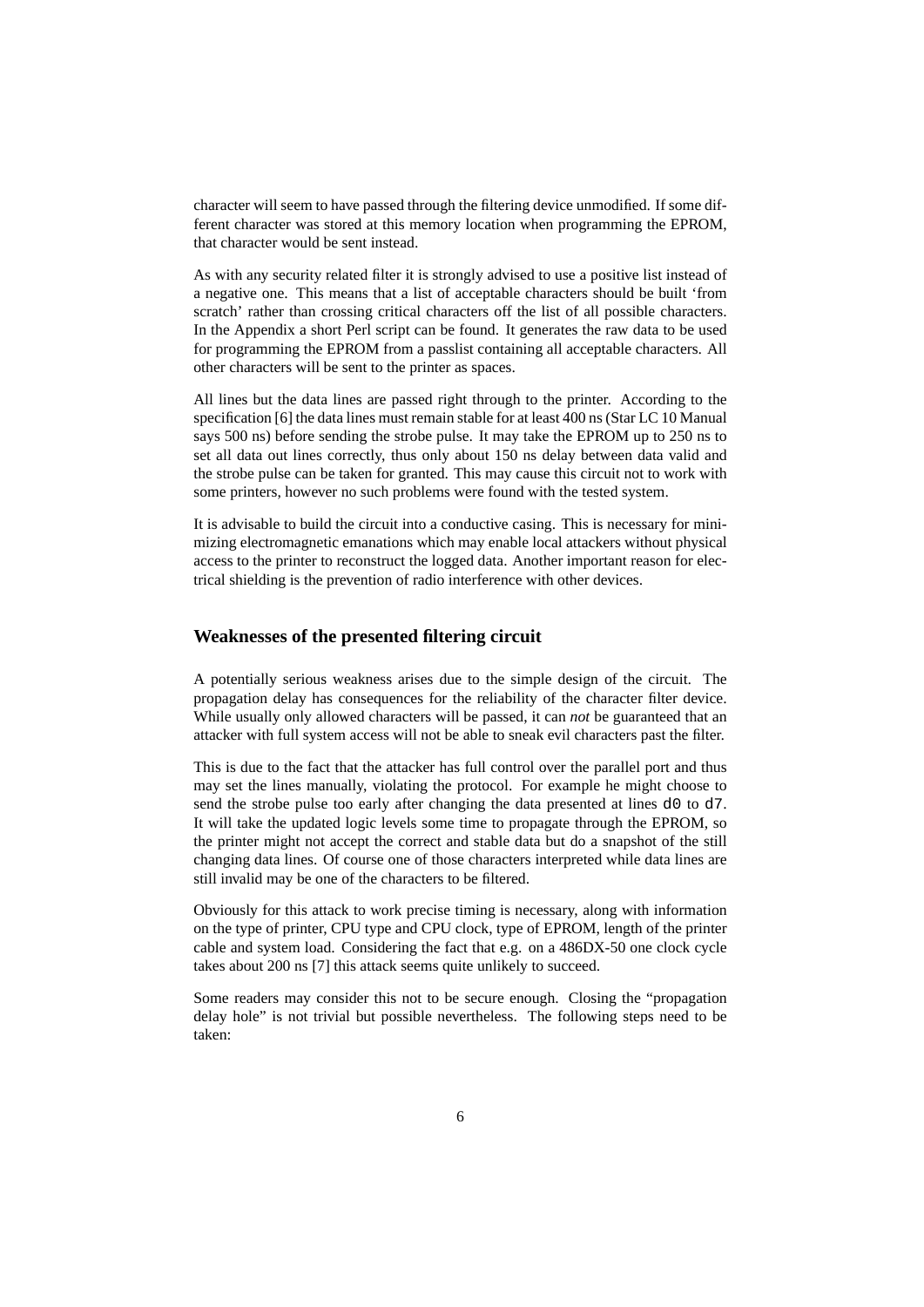- Data needs to be buffered using an 8 bit D-type flip flop such as the 74HC574, which accepts data at the falling edge of the clock (strobe) signal <sup>4</sup>. In addition it has to be made sure that the flip flop can only be triggered while the simulated busy line (see below) is set low, i.e. after the printer acknowledged reception of data. Otherwise an attacker may (in quick succession) set the data lines differently and send a second strobe pulse, thus rendering the D flip flop transparent while the printer still reads the data. This would again enable him to exploit the mentioned weakness.
- The falling edge of the strobe signal is passed on to the printer delayed by about 1000ns (the propagation delay of EPROM, D flip flop and buffers plus some extra security margin). A 74LS123 chip may be used for this task.
- The filter circuit needs to provide a "faked" busy signal to the computer (simulated busy line) as soon as it receives the falling edge of the strobe signal. The busy line towards the computer is set low again as the busy line from the printer drops low. This "proxying" is necessary since according to the protocol the printer has to rise the busy line while strobe is still low, at most 200 ns after the falling edge. As the printer receives the strobe signal delayed by about 1000 ns he can not reply in time, causing the protocol to fail. The described function can be provided by means of a flip flop.

Obviously this improved circuit is much more complex than the one presented before. The latter was neither built nor tested, it is intended as a pointer for readers wanting improve the presented circuit.

# **4 Summary**

While the filter device makes the task of an attacker much harder, security can not be guaranteed by the simple version of the filter.

If a "dumb" line printer is available, it should be preferred over the presented filter circuits. Each additional component raises the risks of falling victim to malicious attacks and random failures.

It should be realized, too, that the presented character filter does not prevent an attacker from DoSing the printer by consuming all its paper, e.g. by sending numerous newlines. This DoS usually can not be prevented as the attacker might as well shut down the system altogether or disable the printer by modifying the running kernel.

Generally it can be said that a single logging mechanism should be not relied upon. The proper way is to use multiple printers and remote logging hosts using regular log files, everything secured appropriately.

<sup>4</sup>Note that the D flip flop has to be placed *before* the EPROM! (added September 18, 2001)